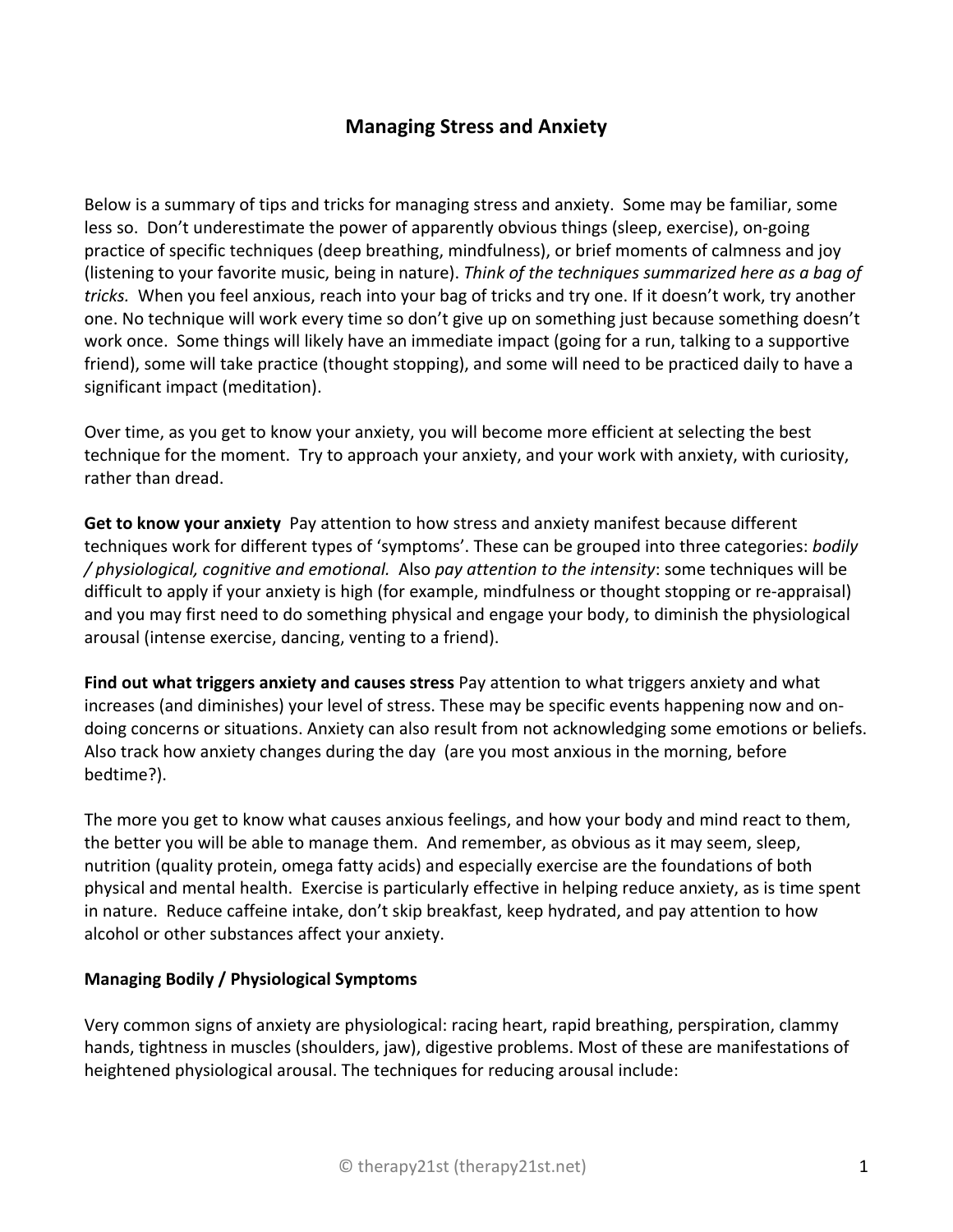Exercise: especially cardio – go for a brisk walk, hike up a hill, run, swim, bike… or vigorously vacuum Breathing exercises: practice deep abdominal breathing (slowly inhale on the count of 3, exhale on the count of 5), practice the 'double breath' (take a deep breath and without exhaling, take another breath, then exhale slowly)

Body scan: lie down on your back and starting with your left foot tense and relax your muscles, moving up the leg, torso, left hand, etc. and ending with your right foot

Yoga poses: even if you don't practice yoga, you can try some poses that are particularly relaxing (child pose, standing forward fold)

Mindfulness/Meditation: establish a regular meditation practice (15-20'/ day)

The more intense your anxiety feels, the more energy-consuming activity you may need to use. In other words, if you feel extremely anxious, you will likely benefit more from a brisk walk than from a body scan. But it is important to get to know your experience, and try different techniques, to find out what's right for you.

#### **Managing Cognitive Symptoms / Working with Thoughts**

Anxiety often affects the nature of our thinking and the content of our thoughts. We may experience racing thoughts, ruminate about some unpleasant, stressful or anxiety-producing situation or worry about some upcoming event or anticipated danger. Our thoughts focus on stressful, unpleasant, dangerous, threatening events and situations that have already occurred, or which we anticipate will occur. First, notice the intensity of your anxiety: if the intensity is high, first try some of the techniques about to reduce the physiological arousal. Once you feel a bit calmer, try some of the following techniques:

Mindfulness-based thought stopping: Focus on the anxiety-producing thought and accept that your mind produced this thought, label it as a thought (don't engage with the content), gently but firmly direct your attention to the physical sensations associated with your breath. This attention training takes practice – it will not work at first: keep at it and start with non-anxious thoughts. Rumination: The thought stopping technique can work with rumination. Another technique to try is to see if there is an emotion or a belief 'hiding' under the ruminative thought, and asking to be acknowledged. It could be some vulnerable emotion (fear, helplessness), a sense of shame, or some belief, particularly a belief about the self. Once acknowledged, the ruminative thinking may subside. Identify cognitive distortions: Sometimes we engage in distorted thought patterns that contribute to anxiety, for example, catastrophizing (imagining worst case scenarios) or personalizing (assuming blame for things that weren't under your control), black & white thinking. Examine your anxietyinducing thoughts to see if they fit these patterns, and then examine the validity of your thought. Worry stopping: First, examine your beliefs about worrying. If you feel that worrying about something will prevent it from happening, it will be more difficult to let go of the worry. Next, see if the worry fits one of the cognitive distortions listed above, and try to 'argue' with the thought to demonstrate to yourself that it's not valid. You can also try to control your worrying by scheduling a worry time; for example, whenever you start to worry, you will say to yourself that your worry time is on Thursday,